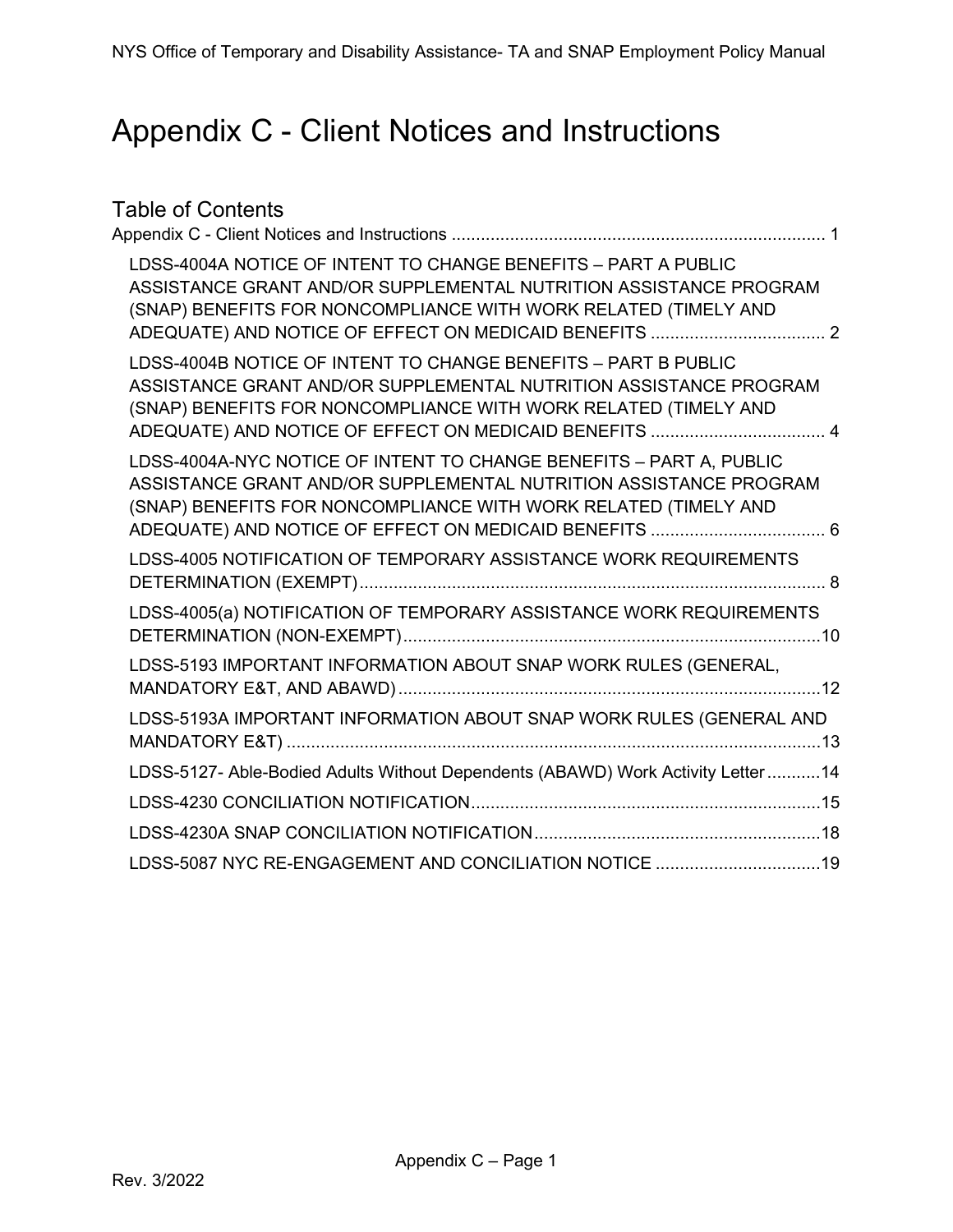# <span id="page-1-0"></span>LDSS-4004A NOTICE OF INTENT TO CHANGE BENEFITS – PART A PUBLIC ASSISTANCE GRANT AND/OR SUPPLEMENTAL NUTRITION ASSISTANCE PROGRAM (SNAP) BENEFITS FOR NONCOMPLIANCE WITH WORK RELATED (TIMELY AND ADEQUATE) AND NOTICE OF EFFECT ON MEDICAID BENEFITS

For copies of LDSS-4004A, please use the following links:

English Version - [http://otda.state.nyenet/ldss\\_eforms/eforms/4004A.pdf](http://otda.state.nyenet/ldss_eforms/eforms/4004A.pdf) Spanish Version - [http://otda.state.nyenet/ldss\\_eforms/eforms/4004A-SP.pdf](http://otda.state.nyenet/ldss_eforms/eforms/4004A-SP.pdf)

# When to use an LDSS-4004A

In accordance with 18 NYCRR 385.12, a recipient must be issued an adequate and timely notice of intent to discontinue or reduce assistance which informs the recipient that they have refused or failed to comply willfully and without good cause with employment requirements. The automated Client Notice System (CNS) was designed to satisfy all requirements for notifying clients of the action taken on their cases. CNS codes are available to cover all decisions, and when used correctly, a timely and accurate notice is generated. Districts are encouraged to use CNS to generate the notice of intent but may use the manual notice of intent (LDSS-4004A), as determined appropriate by the district. Whenever manual notice(s) are used, staff should ensure the notice is complete and accurate and that a copy is maintained in the case record. When sending a manual notice of intent for failure to comply with TA employment requirements, district's outside of NYC must complete the LDSS-4004A or an approved local equivalent and provide it to the client.

This notice is to be used in cases of TA work activity noncompliance. It is for use in cases of individual sanction or case closure.

#### Instructions for Completion

**Notice Date** - The date the worker completes and mails the notice. The date must be at least ten days before the effective date of the action.

**Effective Date** - The date the action or change will occur. Fair hearing regulations require that notice be given as to when an action will take effect. The effective date is used to determine if aid continuing can be given until the fair hearing decision is issued. In order for an appellant to have the right to aid continuing, the fair hearing must be requested by the effective date.

The top portion consists of identifying information which is self- explanatory.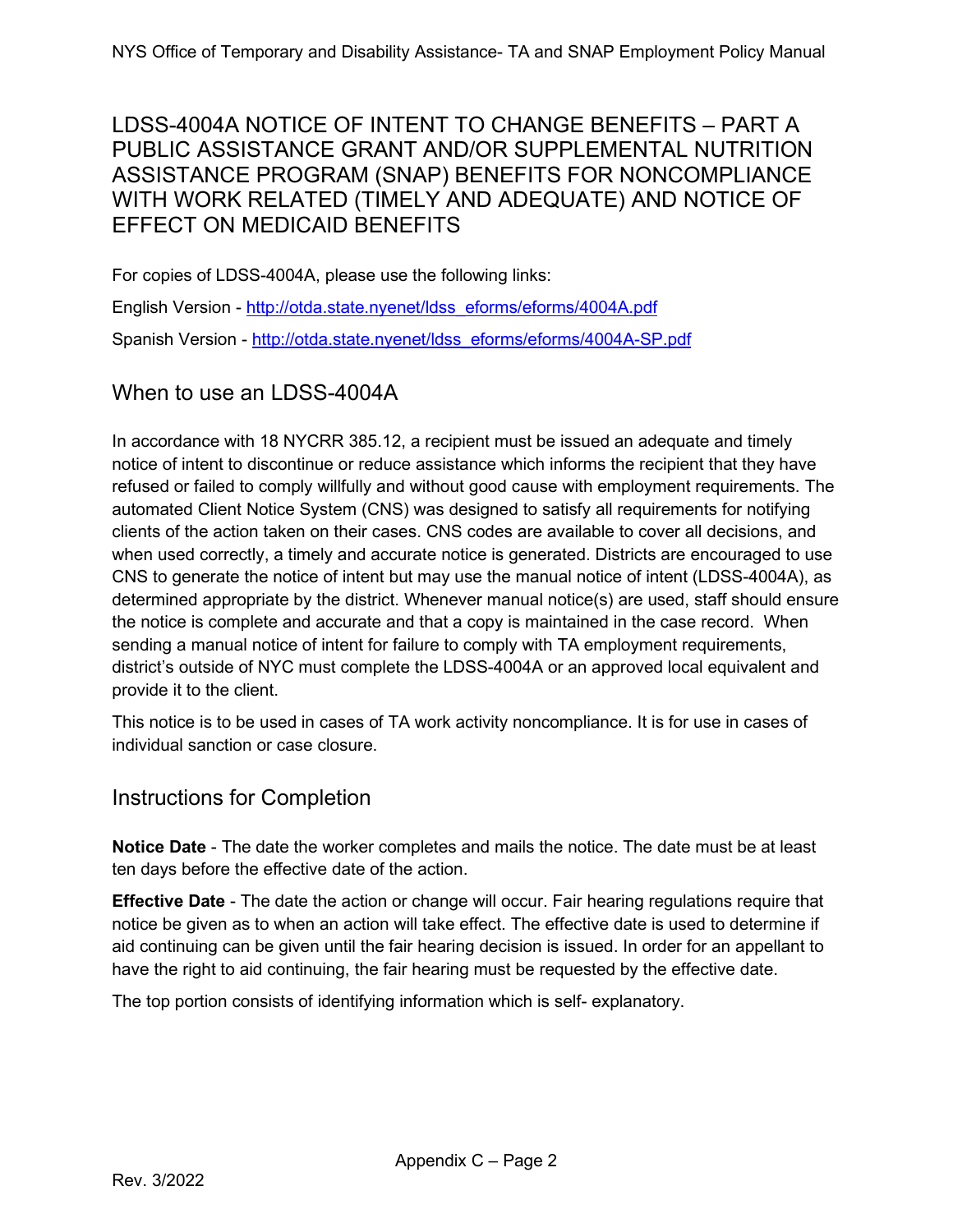#### Public Assistance Section

The **first check box** ("REDUCE") applies to a household with dependent children, first sanction and should be used when an individual is sanctioned but the case stays open for remaining household members. The sanction period is non-durational and until compliance. District staff must fill in the current grant amount, the grant amount after the sanction is imposed, the date the sanction will take effect, and the name of the sanctioned individual.

The **second check box** ("REDUCE") applies to a Family Assistance or Safety Net Assistance case in which there is a durational pro-rata sanction. District staff must fill in the effective date of the reduction, the current grant amount, the grant amount after the sanction is imposed, the number of days that the sanction will last and the name of the sanctioned individual.

The **third check box** ("DISCONTINUE") applies to a case closing, necessitated by a durational sanction for a one-person case. The date of the case closing must be entered as well as the number of days the sanction is expected to last. Additionally, a recommended date to reapply of no more than 30 days prior to the end of the sanction period to ensure timely processing of the new application must be included.

The **Response To Conciliation** Section indicates the client's response to conciliation. The district worker must select one checkbox indicating that the sanctioned individual did not respond within the required timeframe, agreed to come to a meeting, or answered the conciliation letter and discussed the reasons for the noncompliance.

The **reason section** must be completed with the sanctioned individual's name, the date of the infraction and a description of the infraction.

In the paragraph following the reason section the district must indicate whether or not the household contains a dependent child and the number of times the sanctioned individual has been sanctioned for non-compliance with TA work requirements in the past.

# Fair Hearing Rights

This section of the notice informs individuals of the right to request a Fair Hearing within 60 days of the notice date for Public Assistance and 90 days from the notice date for SNAP benefits and includes instructions describing how to request a Fair Hearing.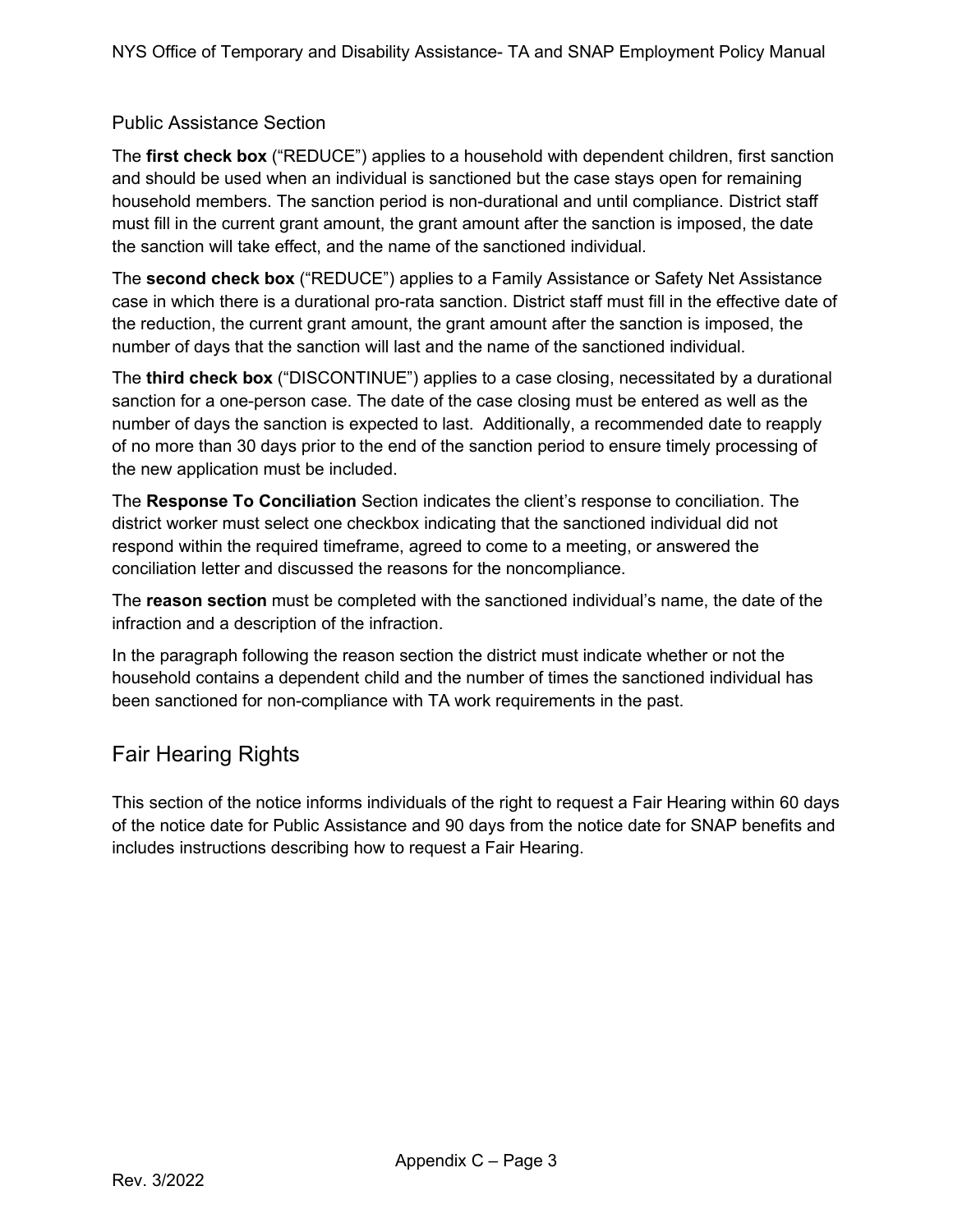# <span id="page-3-0"></span>LDSS-4004B NOTICE OF INTENT TO CHANGE BENEFITS – PART B PUBLIC ASSISTANCE GRANT AND/OR SUPPLEMENTAL NUTRITION ASSISTANCE PROGRAM (SNAP) BENEFITS FOR NONCOMPLIANCE WITH WORK RELATED (TIMELY AND ADEQUATE) AND NOTICE OF EFFECT ON MEDICAID BENEFITS

For copies of LDSS-4004B, please use the following links:

English Version - [http://otda.state.nyenet/ldss\\_eforms/eforms/4004B.pdf](http://otda.state.nyenet/ldss_eforms/eforms/4004B.pdf)  Spanish Version - [http://otda.state.nyenet/ldss\\_eforms/eforms/4004B-SP.pdf](http://otda.state.nyenet/ldss_eforms/eforms/4004B-SP.pdf)

# When to use an LDSS-4004B

In accordance with 18 NYCRR 385.12, a SNAP recipient must be issued an adequate and timely notice of intent to discontinue or reduce assistance which informs the individual that they have refused or failed to comply willfully and without good cause with SNAP employment requirements. The automated Client Notice System was designed to satisfy all requirements for notifying clients of the action taken on their cases. CNS codes are available to cover all decisions, and when used correctly, a timely and accurate notice is generated. Districts are encouraged to use CNS to generate the notice of intent but may use the manual notice of intent (LDSS-4004B), as determined appropriate by the district. Whenever manual notice(s) are used, staff should ensure the notice is complete and accurate and that a copy is maintained in the case record. When sending a manual notice of intent for failure to comply with SNAP employment requirements, all districts (including New York City) must complete the LDSS-4004B or an approved local equivalent and provide it to the client.

The LDSS-4004B (Part B) should be used to impose a SNAP employment sanction or otherwise notify the household of any change in SNAP benefits that occurred when a TA employment sanction is imposed.

#### Instructions for Completion

**Notice Date** - The date the worker completes and mails the notice. The date must be at least ten days before the effective date of the action.

**Effective Date** - The date the action or change will occur. Fair hearing regulations require that notice be given as to when an action will take effect. The effective date is used to determine if aid continuing can be given until the fair hearing decision is issued. In order for an appellant to have the right to aid continuing, the fair hearing must be requested by the effective date.

The top portion consists of identifying information which is self- explanatory.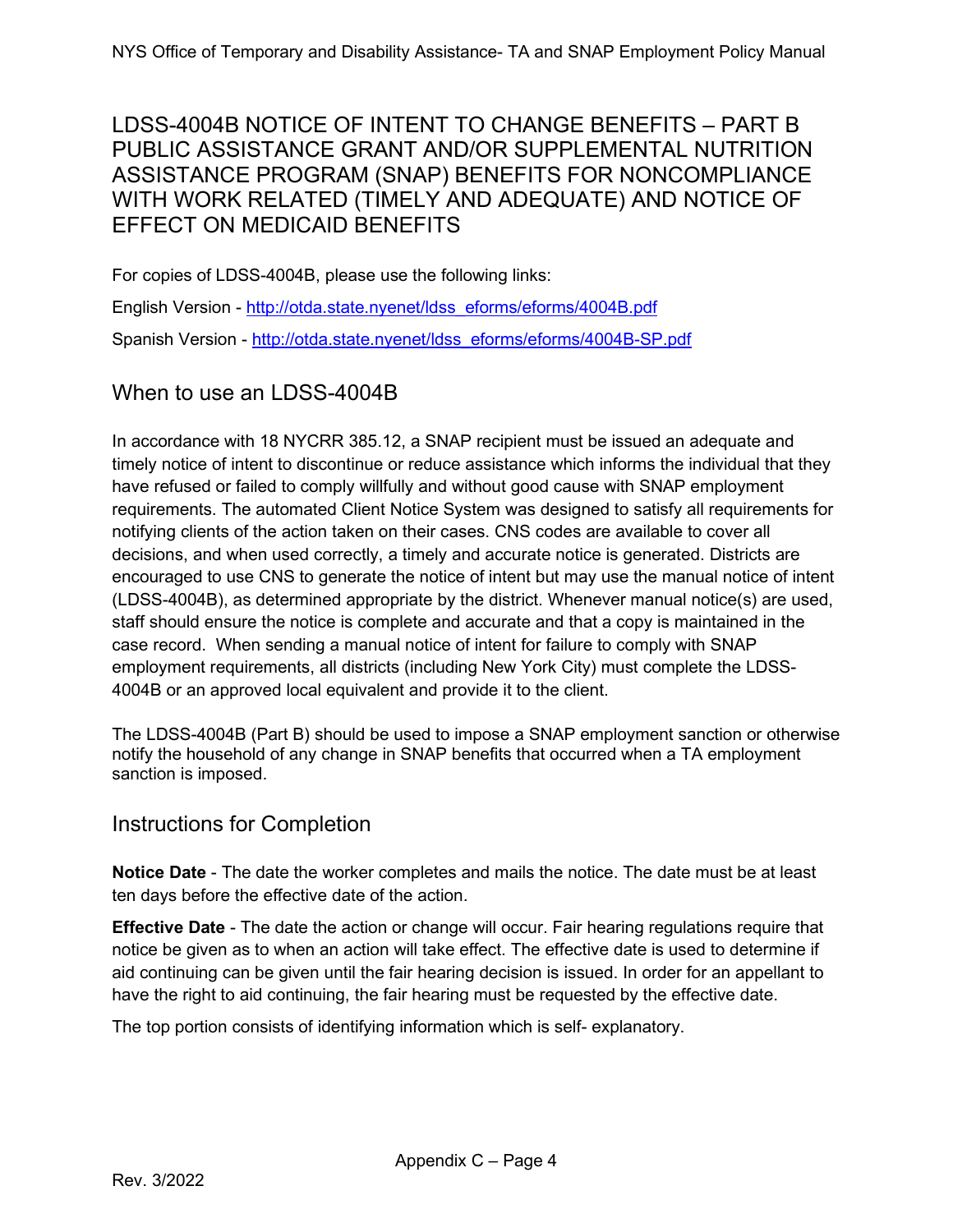Supplemental Nutrition Assistance Program (SNAP) Benefits Section

The **first checkbox** ("REDUCE") should be used when an individual is sanctioned but the case stays open for remaining household members. District staff must enter the effective date of the benefit reduction, the current grant amount and the grant amount after the sanction is imposed.

The **second checkbox** ("DISCONTINUE") should be used when an individual's case is closed due to a failure or refusal to comply with a SNAP work requirement.

The **third checkbox** ("CONTINUE") should be used to notify an individual that their SNAP benefit will continue unchanged even though they may be sanctioned for noncompliance with a Temporary Assistance work requirement.

The **fourth checkbox** ("OTHER") should be used when the change in the household's SNAP eligibility was not otherwise covered by the existing selections.

Whenever a SNAP employment sanction is imposed (first or second checkbox has been checked) the information identifying the sanctioned individual's name, the length of the durational SNAP sanction period and the individual's sanction progression (first, second, third violation, or more). The length of the SNAP sanction period depends on the number of times an individual has been sanctioned in the past for non-compliance with SNAP work requirements. The number of SNAP violations does not include any SNAP work sanctions initiated between August 3, 2009 and December 14, 2012.

In the **reason** section includes the sanctioned individual's name, the date of the infraction and a description of the infraction.

# Fair Hearing Rights

This section of the notice informs individuals of the right to request a Fair Hearing within 60 days of the notice date for Public Assistance and 90 days from the notice date for SNAP benefits and includes instructions describing how to request a Fair Hearing.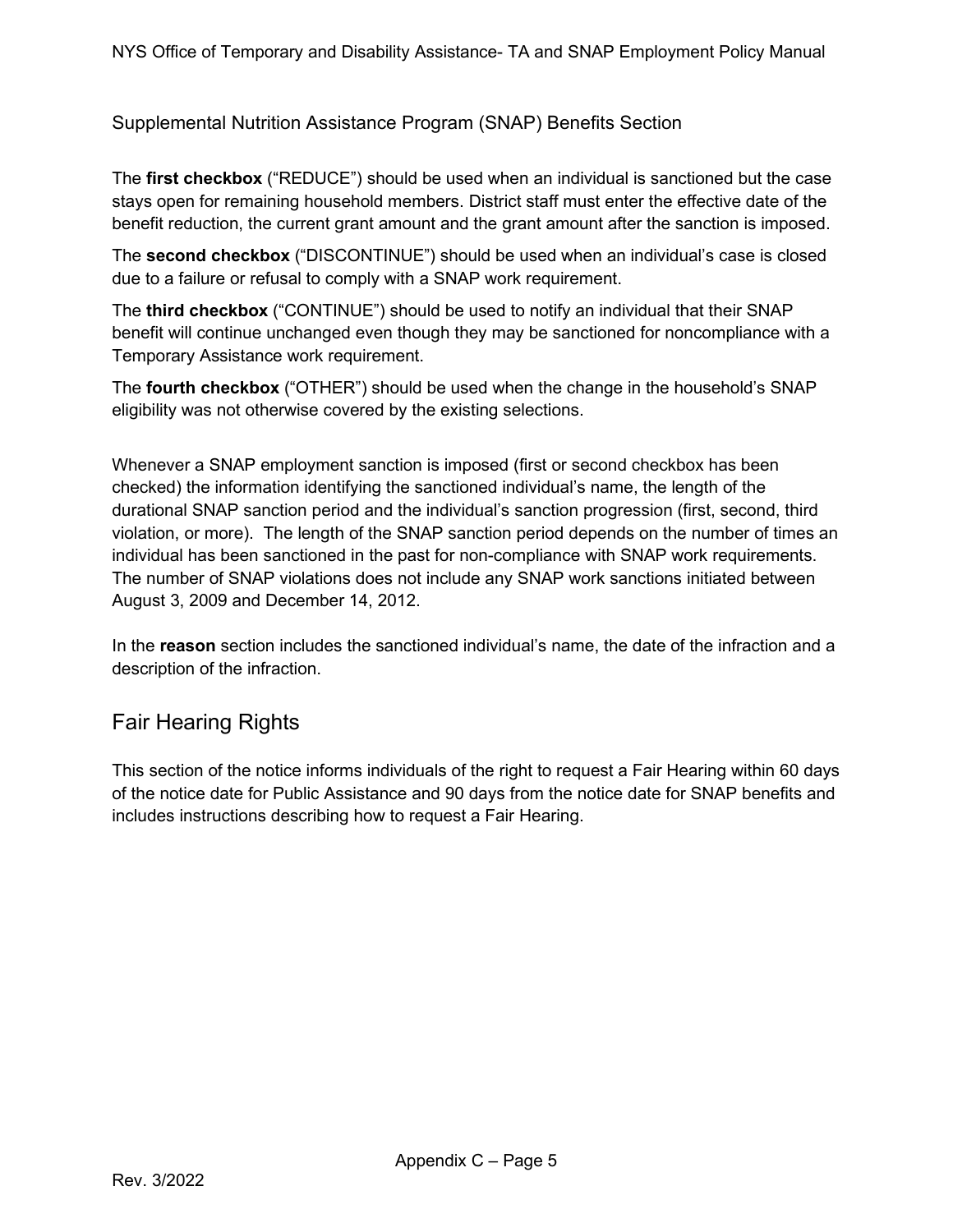# <span id="page-5-0"></span>LDSS-4004A-NYC NOTICE OF INTENT TO CHANGE BENEFITS – PART A, PUBLIC ASSISTANCE GRANT AND/OR SUPPLEMENTAL NUTRITION ASSISTANCE PROGRAM (SNAP) BENEFITS FOR NONCOMPLIANCE WITH WORK RELATED (TIMELY AND ADEQUATE) AND NOTICE OF EFFECT ON MEDICAID BENEFITS

For copies of LDSS-4004A-NYC, please use the following links:

English Version - [http://otda.state.nyenet/ldss\\_eforms/eforms/4004A-NYC.pdf](http://otda.state.nyenet/ldss_eforms/eforms/4004A-NYC.pdf)  Spanish Version - [http://otda.state.nyenet/ldss\\_eforms/eforms/4004A-NYC-SP.pdf](http://otda.state.nyenet/ldss_eforms/eforms/4004A-NYC-SP.pdf)

Districts are required to provide a timely and adequate notice of intent to reduce or discontinue TA and/or SNAP benefits to inform the household that an individual in the household is sanctioned from TA and/or SNAP benefits because they have refused or failed to comply with employment requirements. The automated Client Notice System was designed to satisfy all requirements for notifying clients of the action taken on their cases. CNS codes are available to cover all decisions, and when used correctly, a timely and accurate notice is generated. Whenever manual notice(s) are used, staff should ensure the notice is complete and accurate and that a copy is maintained in the case record.

Changes made in Chapter 562 of the Laws of 2015 eliminated durational TA employment sanction periods for individuals who reside in a city having a population of one million or more people. The TA employment sanction language generated through CNS was modified consistent with the requirements of SSL §342-a. The LDSS-4004A NYC was created for use by the NYC Human Resource Administration (HRA) when sending a manual notice of intent to inform the household of a TA employment sanction.

When to use an LDSS-4004A-NYC

In accordance with 18 NYCRR 385.12, a recipient must be issued an adequate and timely notice of intent to discontinue or reduce assistance which informs the recipient that they have refused or failed to comply without good cause with employment requirements. Districts are encouraged to use CNS to generate the notice of intent but may use the manual notice of intent (LDSS-4004A-NYC), as determined appropriate by the district. Whenever manual notice(s) are used, staff should ensure the notice is complete and accurate and that a copy is maintained in the case record. When sending a manual notice of intent for failure to comply with TA employment requirements to a TA recipient in NYC the LDSS-4004B-NYC or an approved local equivalent must be provided to the client.

This notice is to be used in cases of TA work activity non-compliance. It is for use in cases of individual sanction or case closure.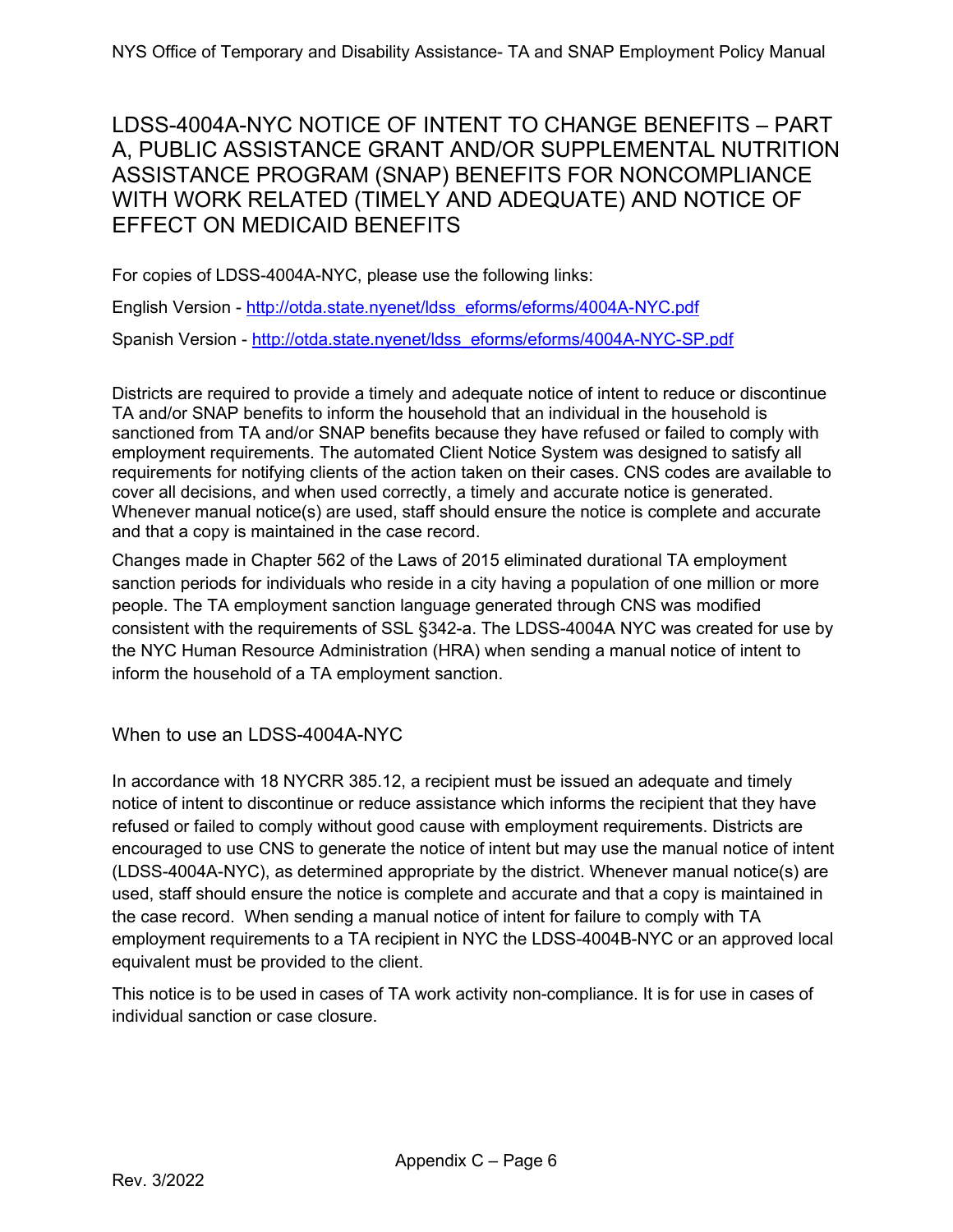#### Instructions for Completion

**Notice Date** - The date the worker completes and mails the notice. The date must be at least ten days before the effective date of the action.

**Effective Date** - The date the action or change will occur. Fair hearing regulations require that notice be given as to when an action will take effect. The effective date is used to determine if aid continuing can be given until the fair hearing decision is issued. In order for an appellant to have the right to aid continuing, the fair hearing must be requested by the effective date.

The top portion consists of identifying information which is self- explanatory.

#### Public Assistance Section

The **first check box** ("REDUCE") should be used when an individual is sanctioned but the case stays open for remaining household members. The sanction period is non-durational and until compliance. District staff must fill in the current grant amount, the grant amount after the sanction is imposed, the date the sanction will take effect, and the name of the sanctioned individual.

The **second check box** ("DISCONTINUE") applies to a case closing. The date of the case closing must be entered.

The **reason section** must be completed with the sanctioned individual's name, the date of the infraction and a description of the infraction.

The **Response to Re-Engagement/Conciliation** section indicates the client's response to reengagement/conciliation. The worker must select one checkbox indicating that the sanctioned individual did not respond within the required timeframes, the sanctioned individual agreed to come to a meeting, or the sanctioned individual answered the re-engagement/conciliation letter and gave reasons for the noncompliance.

In the paragraph that follows the response section the district must identify the number of times the individual has previously been sanctioned for failure to comply with TA employment requirements. Additionally, the district must identify the date by which the individual can avoid the TA sanction by demonstrating compliance with employment requirements or documenting that they are exempt from work requirements. The date identified in this section should be the same as the effective date of the sanction.

#### Fair Hearing Rights

This section of the notice informs individuals of the right to request a Fair Hearing within 60 days of the notice date for Public Assistance and 90 days from the notice date for SNAP benefits and includes instructions describing how to request a Fair Hearing.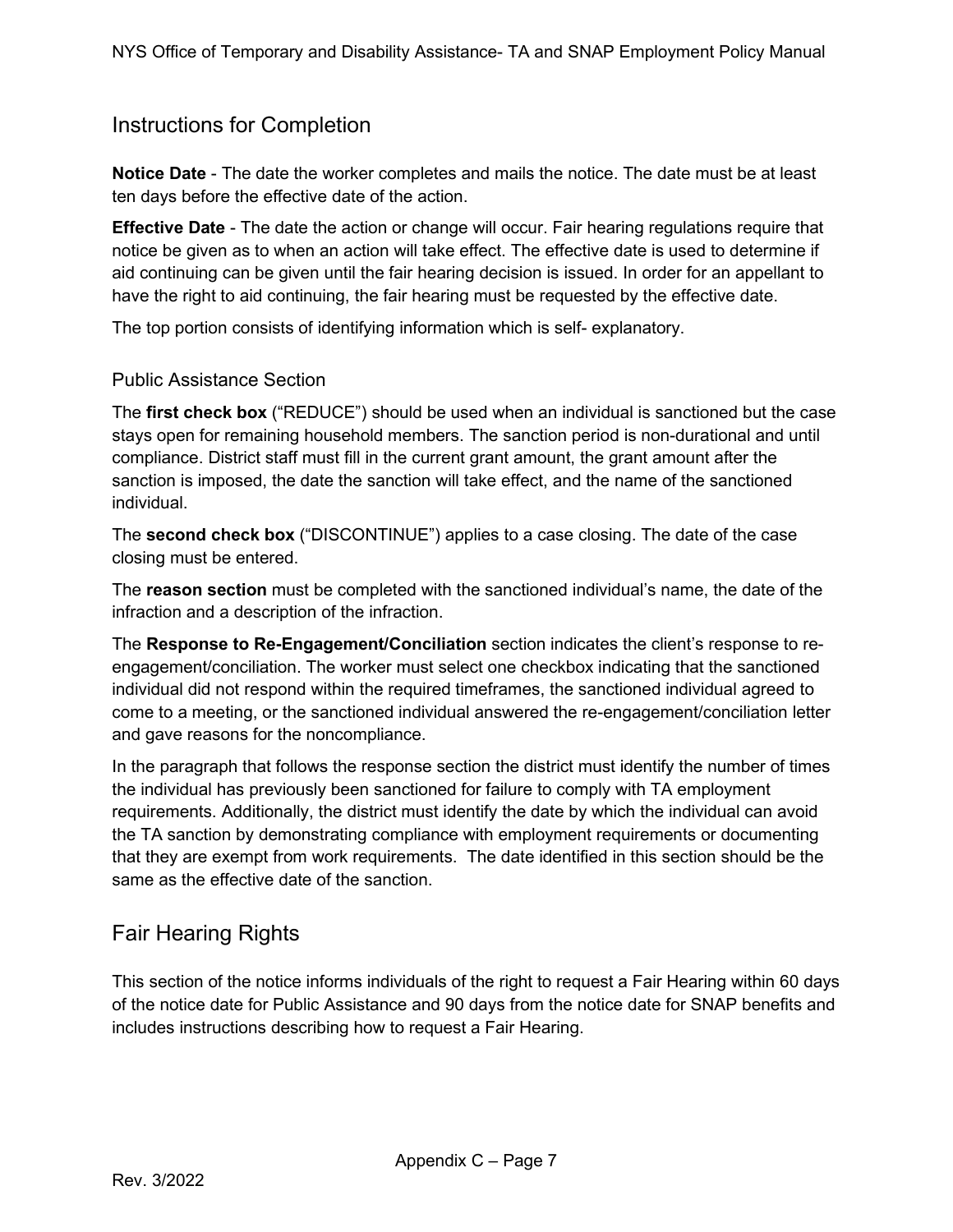# <span id="page-7-0"></span>LDSS-4005 NOTIFICATION OF TEMPORARY ASSISTANCE WORK REQUIREMENTS DETERMINATION (EXEMPT)

For copies of LDSS-4005, please use the following links:

- English Version LDSS-4005 - [http://otda.state.nyenet/ldss\\_eforms/eforms/4005.pdf](http://otda.state.nyenet/ldss_eforms/eforms/4005.pdf)
- Spanish Version LDSS-4005SP - [http://otda.state.nyenet/ldss\\_eforms/eforms/4005-SP.pdf](http://otda.state.nyenet/ldss_eforms/eforms/4005-SP.pdf)
- English Version NYC LDSS-4005 - [http://otda.state.nyenet/ldss\\_eforms/eforms/4005-](http://otda.state.nyenet/ldss_eforms/eforms/4005-NYC.pdf) [NYC.pdf](http://otda.state.nyenet/ldss_eforms/eforms/4005-NYC.pdf)
- Spanish Version NYC LDSS-4005SP - [http://otda.state.nyenet/ldss\\_eforms/eforms/4005-](http://otda.state.nyenet/ldss_eforms/eforms/4005-NYC-SP.pdf) [NYC-SP.pdf](http://otda.state.nyenet/ldss_eforms/eforms/4005-NYC-SP.pdf)

#### When to use an LDSS-4005

In accordance with 18 NYCRR 385.2, if an applicant or recipient of temporary assistance claims that they should be exempt from work activities, or the district conducts the disability review procedure because an individual claims a personal medical limitation or demonstrates an inability to function in a work setting and a health barrier is suspected, the social services official should determine the individual's exempt/non-exempt status. Once this determination is made, the social services official shall notify the applicant or recipient in writing of the determination and the right to request a fair hearing. The LDSS-4005 or an approved local equivalent shall be used to notify an individual of the district's determination that they are exempt from work requirements.

# Instructions for Completion

The **notice date** is the effective date of the determination for purposes of establishing the period within which an individual has to request a fair hearing (10 or 60 days depending on whether the determination is medical or non-medical in nature). Once the notice date is established, the notice should be mailed or otherwise delivered to the individual on that day.

The top portion consists of identifying information which is self- explanatory.

The first checkbox (**Part 1 - Medical**) applies to an individual who was found to have a personal medical condition which would exempt them from work activities. It explains to the individual the effective date of the determination, that they may be required to supply medical evidence at some future time to verify continued exemption status based on disability, and that they may be required to participate in treatment to become self-sufficient. It also notifies the individual that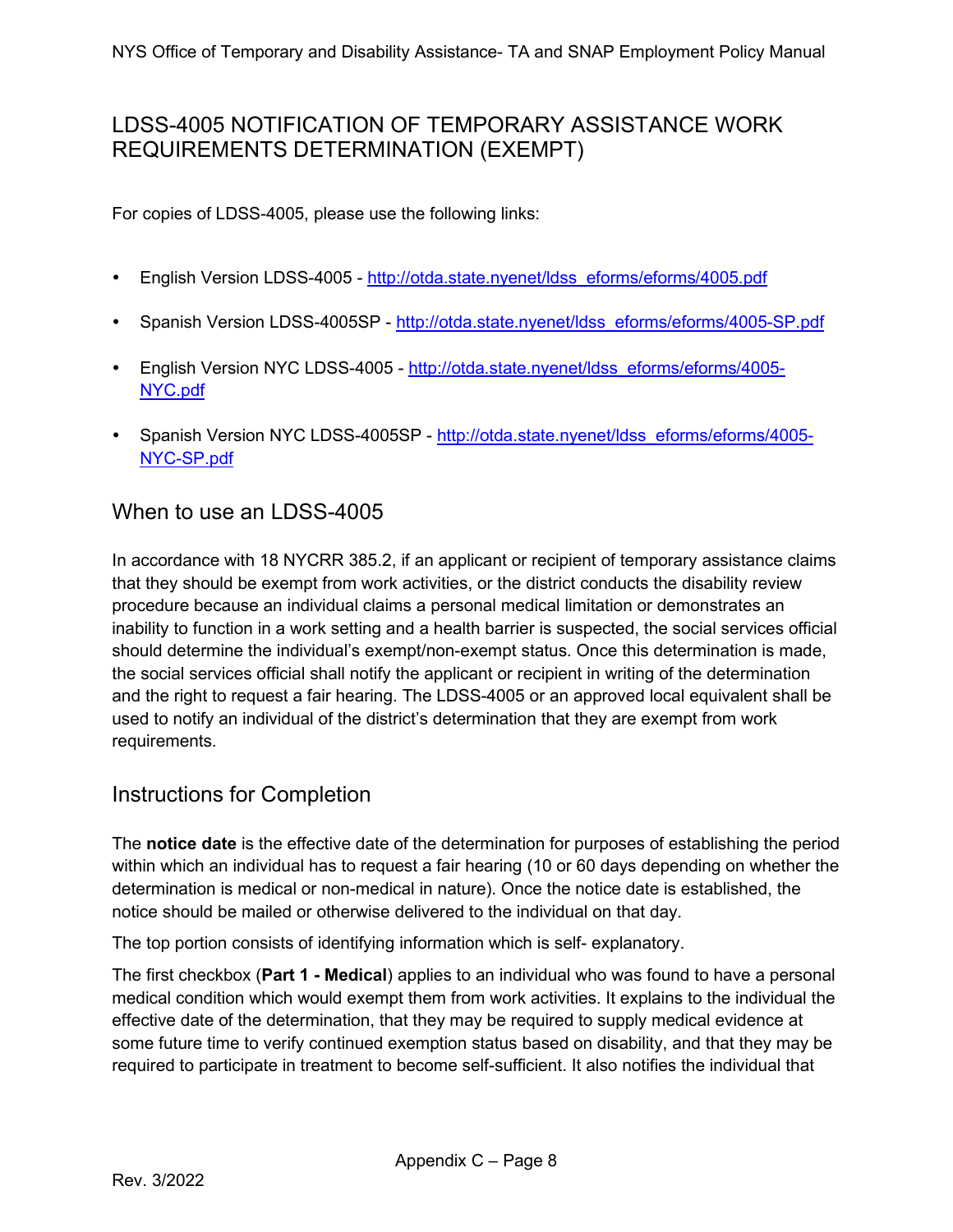they have 10 days from the notice date to request a fair hearing. Please note: the "effective date" of the determination and the "notice date" should be the same date.

The second checkbox (**Part 2 - other than medical**) is used in cases where the individual was found to be exempt from work requirements for reasons other than a personal medical limitation. Part 2 includes the effective date of the determination, the reason for the exemption, and that he or she may be required to provide additional evidence in the future to verify continued exemption status. It also notifies the individual that they have **60 days** from the **notice date** to request a fair hearing. Please note: the "effective date" of the determination and the "notice date" should be the same date.

# Fair Hearing Rights

This section of the notice informs applicants and recipients of the right to request a Fair Hearing *within 10 or 60 days of the notice date* depending on which section is completed and includes instructions describing how to request a Fair Hearing.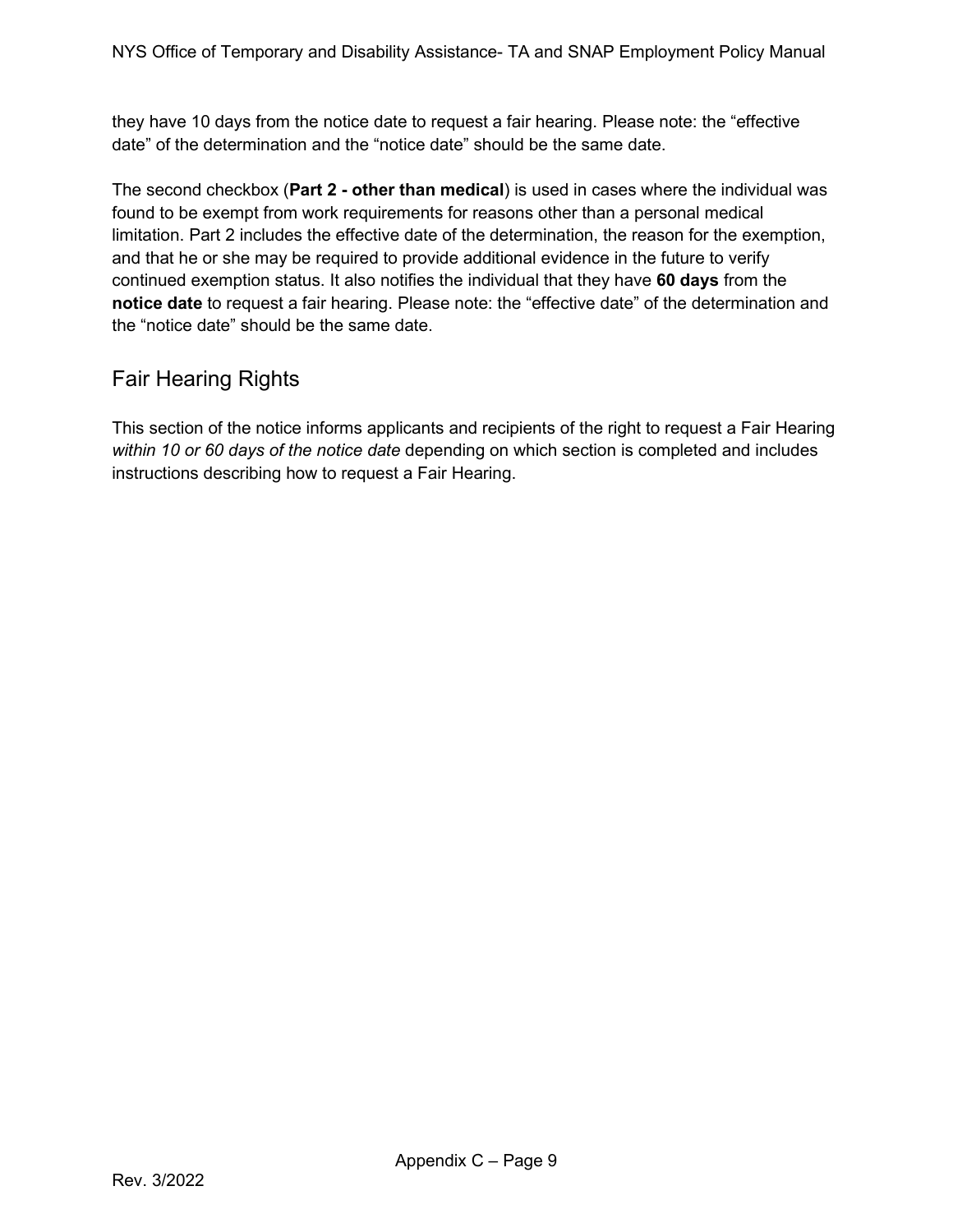# <span id="page-9-0"></span>LDSS-4005(a) NOTIFICATION OF TEMPORARY ASSISTANCE WORK REQUIREMENTS DETERMINATION (NON-EXEMPT)

For copies of LDSS-4005(a), please use the following links:

- English Version LDSS-4005(a) - [http://otda.state.nyenet/ldss\\_eforms/eforms/4005A.pdf](http://otda.state.nyenet/ldss_eforms/eforms/4005A.pdf)
- Spanish Version LDSS-4005(a)SP - [http://otda.state.nyenet/ldss\\_eforms/eforms/4005A-](http://otda.state.nyenet/ldss_eforms/eforms/4005A-SP.pdf)[SP.pdf](http://otda.state.nyenet/ldss_eforms/eforms/4005A-SP.pdf)
- English Version NYC LDSS-4005(a) - [http://otda.state.nyenet/ldss\\_eforms/eforms/4005A-](http://otda.state.nyenet/ldss_eforms/eforms/4005A-NYC.pdf)[NYC.pdf](http://otda.state.nyenet/ldss_eforms/eforms/4005A-NYC.pdf)
- Spanish Version NYC LDSS-4005(a)SP [http://otda.state.nyenet/ldss\\_eforms/eforms/4005A-NYC-SP.pdf](http://otda.state.nyenet/ldss_eforms/eforms/4005A-NYC-SP.pdf)

#### When to use an LDSS-4005(a)

In accordance with 18 NYCRR 385.2, if an applicant or recipient of public assistance claims they should be exempt from work activities, or the district conducts the disability review procedure because an individual claims a personal medical limitation or demonstrates an inability to function in a work setting and a health barrier is suspected, the social services official should determine the individual's exempt/non-exempt status. Additionally, the LDSS-4005(a) is issued whenever an individual's status changes from exempt to non-exempt. Once this determination is made the social services official shall notify the applicant or recipient in writing of the determination and the right to request a fair hearing. The LDSS-4005(a) or an approved local equivalent shall be used to notify an individual of the district's determination that they are non-exempt from work requirements.

# Instructions for Completion

The **notice date** is the effective date of the determination for purposes of establishing the period within which an individual has to request a fair hearing (10 or 60 days depending on whether the determination is medical or non-medical in nature). Once the notice date is established, the notice should be mailed or otherwise delivered to the individual that day. The top portion consists of identifying information that is self-explanatory.

The first checkbox (**Part 1 - Medical Nonexempt**) applies to individuals whose personal health status has been evaluated and who have been determined to be non-exempt from participation in work activities. It explains to the individual the effective date of the determination, and that they have 10 days from the notice date to request a fair hearing. Please note: the "effective date" of the determination and the "notice date" should be the same date.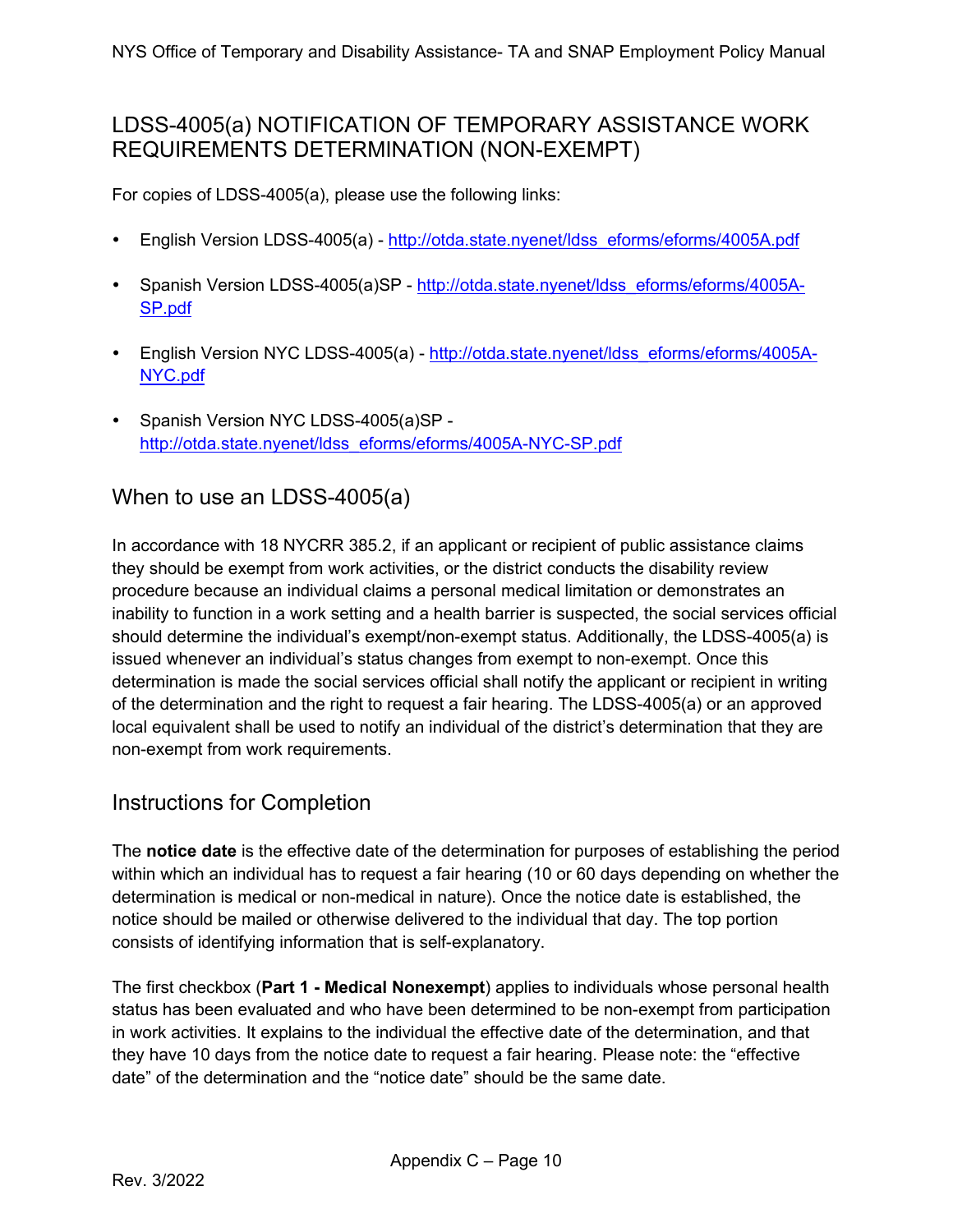The second check box (**Part 2 - Medical Work Limited**) applies to individuals whose personal health status has been evaluated and who have been determined to be nonexempt and work limited. It explains to the individual the effective date of the determination and that they have ten days from the notice date to request a fair hearing. Please note: the "effective date" of the determination and the "notice date" should be the same date. The district must identify in this section of the notice the individual's limitations as determined by a licensed physician or other medical professional.

The third check box (**Part 3 - Nonexempt-Other Than Medical**) is used to notify an individual that they have been determined to be nonexempt from work requirements for reasons other than a personal health related issue. It explains to the individual the effective date of the determination and the reason for the determination. It also notifies the individual that they have 60 days from the notice date to request a fair hearing. Please note: the "effective date" of the determination and the "notice date" should be the same date.

The notice also includes a description of the duties of a nonexempt person related to finding and keeping a job, including the requirement to participate in work activities.

# Fair Hearing Rights

This section of the notice informs applicants and recipients of the right to request a Fair Hearing within 10 or 60 days of the notice date depending on which section is completed and includes instructions describing how to request a Fair Hearing.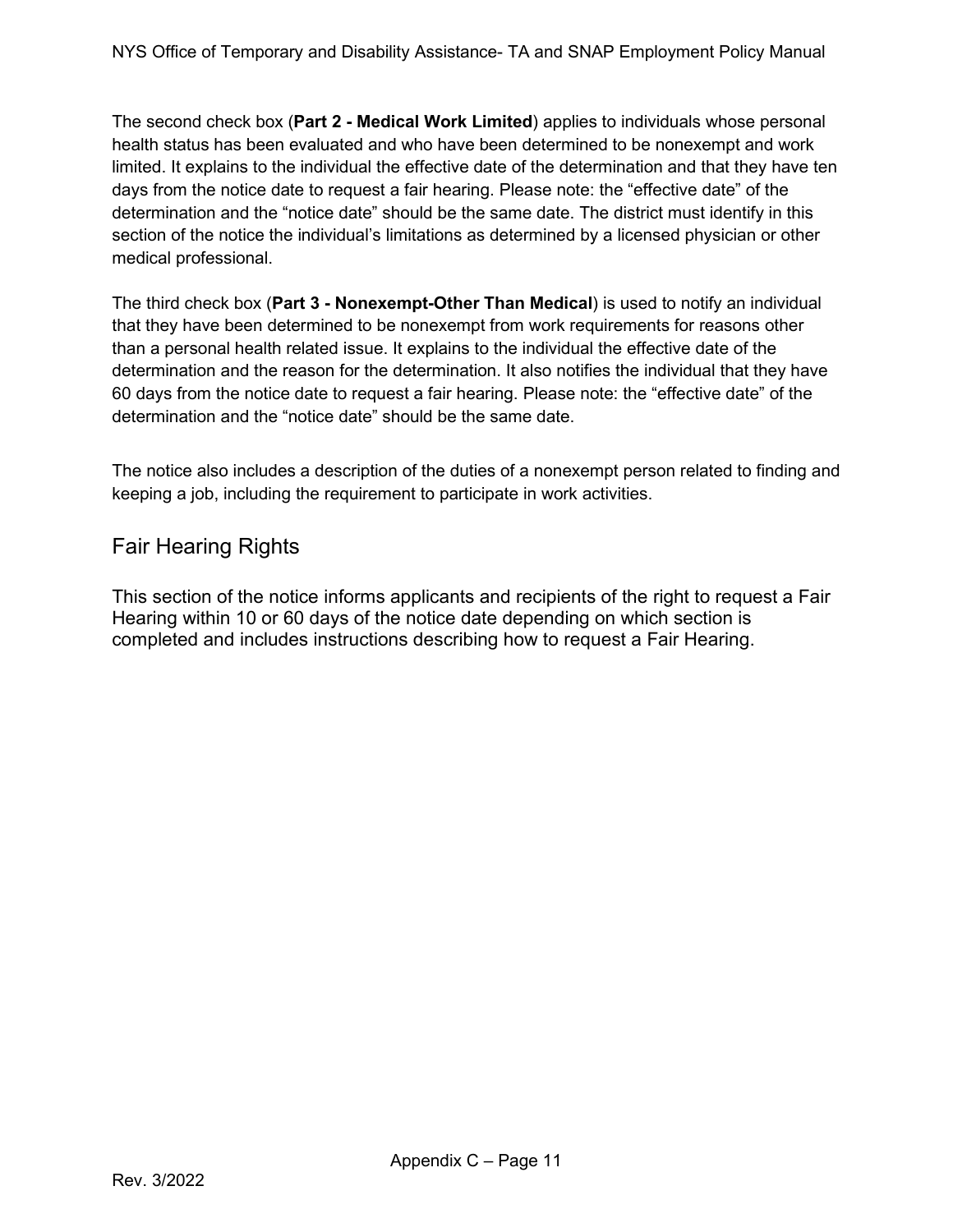# <span id="page-11-0"></span>LDSS-5193 IMPORTANT INFORMATION ABOUT SNAP WORK RULES (GENERAL, MANDATORY E&T, AND ABAWD)

For the most recent copy of the LDSS-5193, please use the following link: [http://otda.state.nyenet/ldss\\_eforms/](http://otda.state.nyenet/ldss_eforms/)

# When to Use an LDSS-5193

In accordance with guidance outlined in 22-ADM-01 *Oral and Written Requirements to Inform SNAP Applicants and Recipients of SNAP Work Rules* districts are required to provide a notice of consolidated work requirements and oral explanation to all households where at least one member is subject to a SNAP work requirement, describing the pertinent work requirements. LDSS-5193 *Important Information about SNAP Work Rules (General, Mandatory E & T and ABAWD)* includes information regarding the general SNAP work requirements, mandatory SNAP E&T, and the ABAWD work requirements. This notice should be provided to all SNAP households where at least one household member is subject to the ABAWD work requirements. The LDSS-5193 should be issued as explained above at certification, recertification, and when a previously exempt household member or new household member becomes subject to work requirements. This notice should not be used during periods of a statewide ABAWD waiver as during that time ABAWDs residing in all areas of New York State are not be subject to the ABAWD requirements. Throughout the duration of a statewide ABAWD waiver, districts should use the LDSS-5193A described under the section LDSS-5193A *Important Information about SNAP Work Rules (General and Mandatory E&T)* below. Additionally, the LDSS-5193 *Important Information about SNAP Work Rules (General, Mandatory E & T, and ABAWD), which includes* all relevant information about the ABAWD work rules, replaced the LDSS-5072 *Informational Letter Regarding Able-Bodied Adults Without Dependents (ABAWD) Requirements*. Districts must no longer use the LDSS-5072 which became obsolete with the implementation of the LDSS-5193.

# Instructions for Completion

Districts are required to complete the information in the top portion of the first page of the notice including: Date, Case Number, and District Contact Number. In the applicable work requirements sections, districts should list all members of the household who are subject to each of the different types of requirements.

The three charts on the first page of the notice must be completed in accordance with the household's specific circumstances:

The first chart should include the names of each household member subject to the general SNAP work requirements.

The second chart should include the names of each household member who is subject to mandatory SNAP E&T.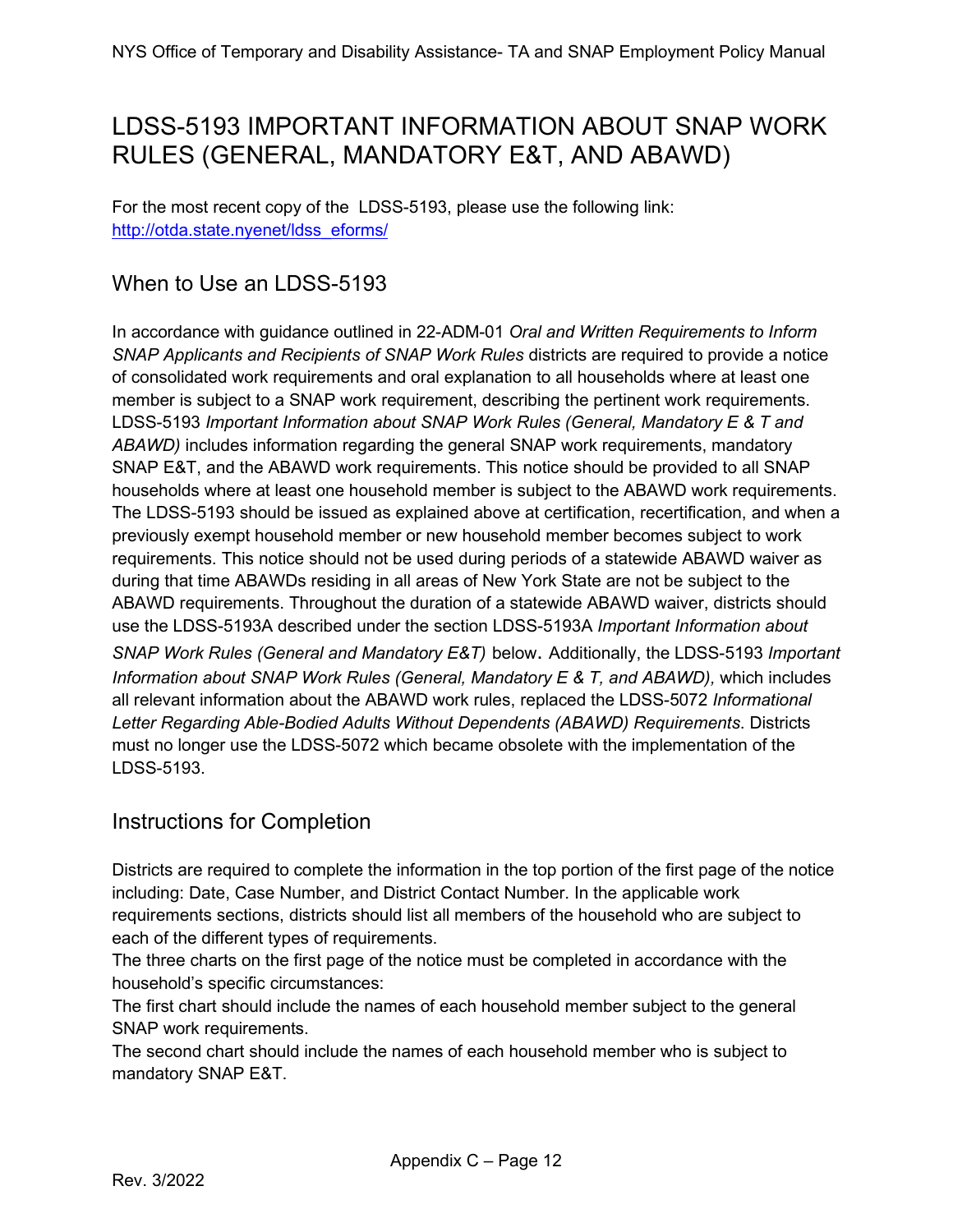The third chart should include the names of each household member who is subject to the ABAWD work requirements.

If a household member is subject to more than one category of SNAP work requirements their name should appear in all applicable work requirements sections. In a district that does not mandate SNAP E&T for their NTA/SNAP population, a non-exempt adult in an NTA/SNAP household should be listed in the *General SNAP Work Rules* section but would not be listed in the *SNAP Employment and Training (E&T) Assignment* section.

Districts must retain copies of all LDSS-5193 notices provided to the household and must also document the case record through case notes/comments when the comprehensive oral explanation pertaining to SNAP work requirements occurs.

# <span id="page-12-0"></span>LDSS-5193A IMPORTANT INFORMATION ABOUT SNAP WORK RULES (GENERAL AND MANDATORY E&T)

# When to Use an LDSS-5193A

In accordance with guidance outlined in 22-ADM-01 *Oral and Written Requirements to Inform SNAP Applicants and Recipients of SNAP Work Rules* districts are required to provide a notice of consolidated work requirements and oral explanation to all households where at least one member is subject to a SNAP work requirement, describing the pertinent work requirements. LDSS-5193A *Important Information about SNAP Work Rules (General and Mandatory E & T)*  includes information regarding the general SNAP work requirements and mandatory SNAP E&T but does not explain the ABAWD work requirements. This notice should be provided to households where at least one household member is subject to the general SNAP work requirements or mandatory SNAP E & T but where no household member is subject to the ABAWD work requirements including households where all household members have been determined to be non-ABAWDs and households that reside in an area with an ABAWD waiver. The LDSS-5193 should be provided as explained at certification, recertification, and when a previously exempt household member or new household member becomes subject to work requirements. As indicated in the previous section, districts should use the LDSS-5193A during periods of a statewide ABAWD waiver as during that time ABAWDs residing in all areas of New York State are not be subject to the ABAWD requirements.

#### Instructions for Completion

Districts are required to complete the information in the top portion of the first page of the notice including Date, Case Number, and District Contact Number. In the applicable work requirements sections, districts should list all members of the household who are subject to each of the different types of SNAP work requirements.

The two charts on the first page of the notice must be completed in accordance with the household's specific circumstances:

The first chart should include the names of each household member subject to the general SNAP work requirements.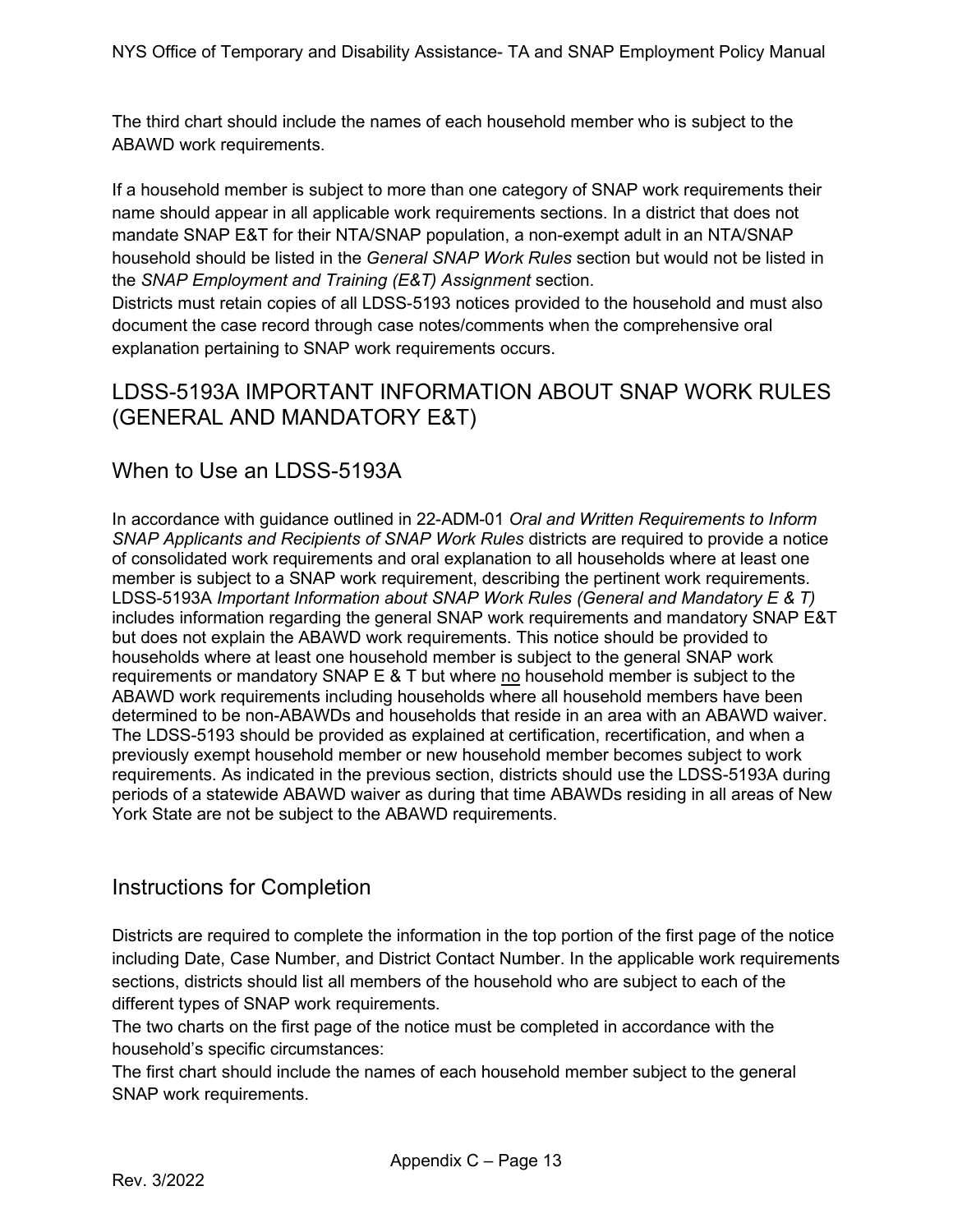The second chart should include the names of each household member who is subject to Mandatory SNAP E&T.

Districts must retain copies of all LDSS-5193A notices provided to the household and must also document the case record through case notes/comments when the comprehensive oral explanation pertaining to SNAP work requirements occurs.

# <span id="page-13-0"></span>LDSS-5127- Able-Bodied Adults Without Dependents (ABAWD) Work Activity Letter

For copies of LDSS-5127, please use the following links: English Version LDSS-5127 - [http://otda.state.nyenet/ldss\\_eforms/eforms/5127.pdf](http://otda.state.nyenet/ldss_eforms/eforms/5127.pdf) Spanish Version LDSS-5127SP - [http://otda.state.nyenet/ldss\\_eforms/eforms/5127-SP.pdf](http://otda.state.nyenet/ldss_eforms/eforms/5127-SP.pdf) 

Districts that do not have a full county ABAWD waiver must provide the LDSS-5127 Able-Bodied Adults Without Dependent (ABAWD) Work Activity Letter (or locally developed equivalent approved by OTDA) to each ABAWD individual subject to the ABAWD requirements, who resides in a SNAP applicant or recipient household to offer the ABAWD the opportunity to meet with a district staff member or contracted employment vendor for assistance in obtaining a qualifying work activity assignment so that the ABAWD might continue to retain eligibility for SNAP benefits beyond the three-month federal time limit.

The LDSS-5127 Able-Bodied Adults Without Dependents (ABAWD) Work Activity Letter provides the ABAWD with an appointment with the district to receive the offer of enrollment in a qualifying ABAWD work activity assignment. Districts may provide the ABAWD qualifying work activity or training opportunity through a SNAP Employment and Training (E&T) program such as SNAP Venture, or other local work, educational, or training program for which the individual is eligible that will meet the ABAWD requirement. A copy of the completed LDSS-5127 Able-Bodied Adults Without Dependents (ABAWD) Work Activity Letter must be retained in the case record, along with an entry in case record notes, to document that the district offered the ABAWD the opportunity to meet with the district for assignment to an ABAWD qualifying work activity. The ABAWD's compliance with the work activity appointment is not mandatory as a matter of eligibility, and failure to appear will not result in the offer of conciliation or imposition of a SNAP sanction. The appointment for the offer of engagement in an ABAWD qualifying work activity is separate and apart from any other mandatory work activity appointments or assignments given as part of the individual's Temporary Assistance (TA) work assignment or SNAP E&T work assignment.

The LDSS-5127 Able-Bodied Adults Without Dependents (ABAWD) Work Activity Letter does not replace the LDSS-5072 Informational Letter Regarding Able-Bodied Adults Without Dependents (ABAWD) Requirements. Districts are strongly encouraged to continue to issue the LDSS-5072 in addition to the mandatory LDSS-5127 to reinforce ABAWD requirements and the offer of assistance with meeting the requirements.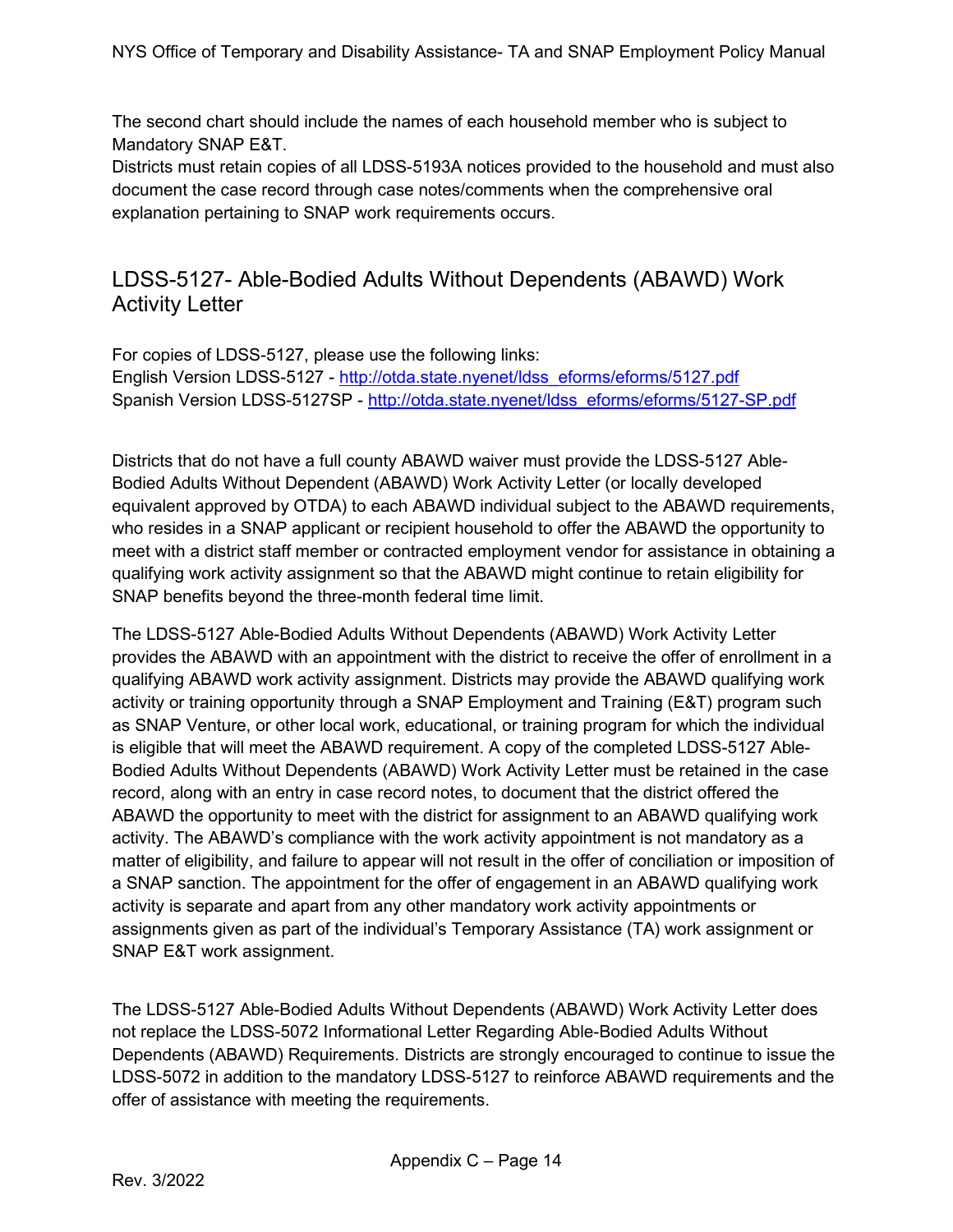# <span id="page-14-0"></span>LDSS-4230 CONCILIATION NOTIFICATION

For copies of LDSS-4230, please use the following links: English Version LDSS-4230 - [http://otda.state.nyenet/ldss\\_eforms/eforms/4230.pdf](http://otda.state.nyenet/ldss_eforms/eforms/4230.pdf) Spanish Version LDSS-4230SP - [http://otda.state.nyenet/ldss\\_eforms/eforms/4230-SP.pdf](http://otda.state.nyenet/ldss_eforms/eforms/4230-SP.pdf)

#### Overview of LDSS-4230

In accordance with 18 NYCRR 385.11, conciliation notices must be given to non-exempt applicants and recipients of temporary assistance and SNAP who have failed or refused to comply with employment requirements. This requirement does not apply to PA applicants who fail or refuse to comply with employment assessments, nor does it apply to PA applicants who fail to comply with a job search assignment. (In those cases, the applications are denied without the conciliation process.)

The opportunity to avoid a SNAP sanction by demonstrating program compliance must be offered to all SNAP recipients, which includes SNAP applicants who have received expedited SNAP benefits and are assigned to SNAP work activities, who fail or refuse to comply with an assigned SNAP work activity without good cause. For districts outside of New York City, the ability to avoid a sanction through prospective compliance does not apply to individuals who fail or refuse to comply with PA work requirements. Failure or refusal to comply with a PA work requirement continues to require conciliation followed by sanction if the district determines that the failure or refusal to comply was willful and without good cause. There is no authority to offer individuals an opportunity to demonstrate compliance to avoid a PA work related sanction.

Districts (other than NYC which uses the NYC Work, Accountability and You [NYCWAY] system) are encouraged to continue using the WTWCMS to document instances of noncompliance, and to generate the Conciliation Notice or SNAP Conciliation Notice. Manual versions of the conciliation notices are available in instances where a manual notice is needed.

Districts must also continue to ensure that individuals have the opportunity to document good cause or an exemption from participation in SNAP work activities. Individuals who demonstrate good cause or document an exemption from SNAP E&T requirements would not be subject to a SNAP E&T sanction. Individuals who demonstrate good cause but are not otherwise exempt from SNAP E&T requirements should be reassigned to appropriate work activities. If a recipient claims to have good cause or claims to be exempt from SNAP work requirements, but the district subsequently determines that the recipient did not have or failed to document good cause/exemption, the recipient must be offered the opportunity to demonstrate compliance in a SNAP work activity to avoid the SNAP sanction.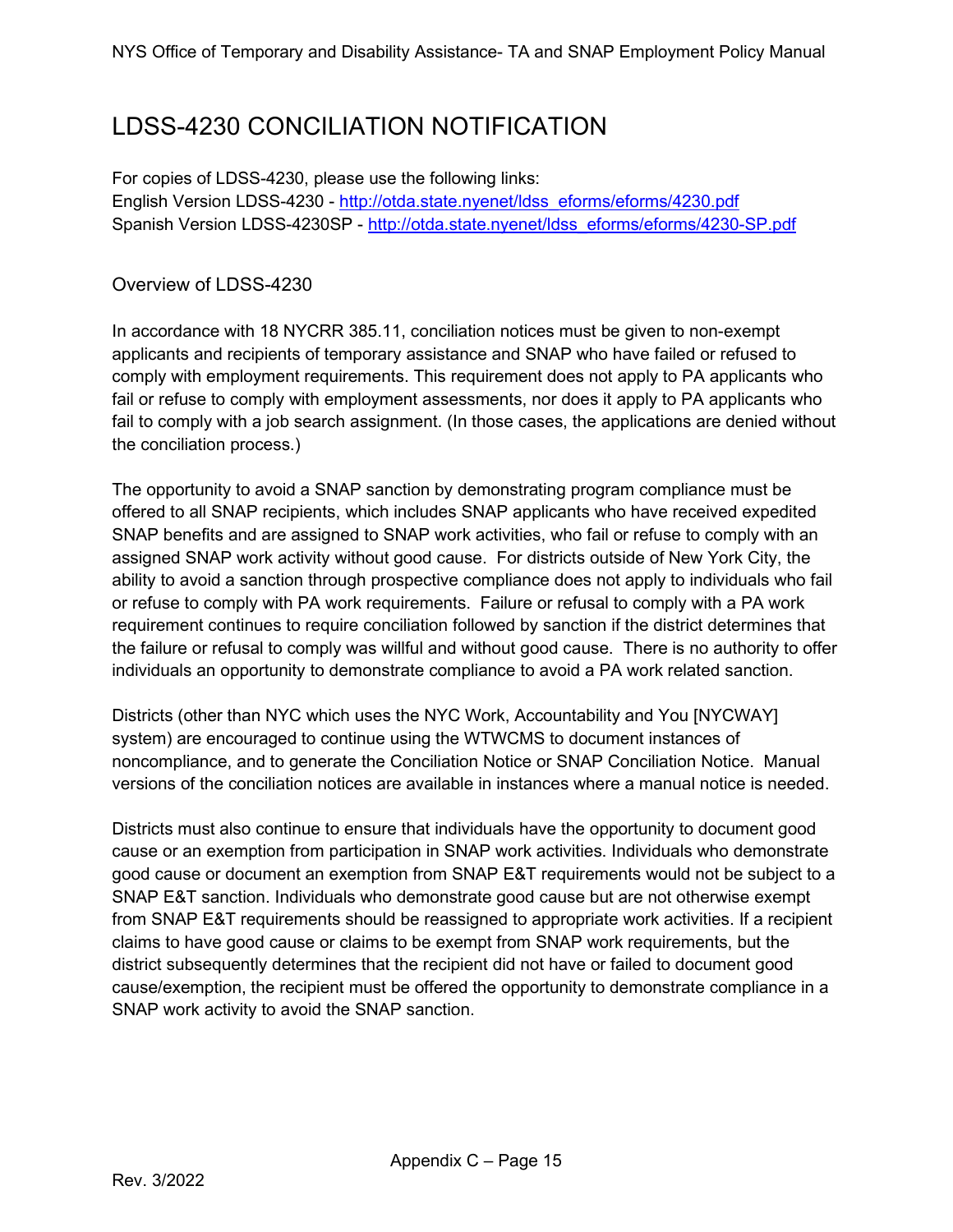# Instructions for Completing the LDSS-4230

The Conciliation Notification (LDSS-4230) should be used for TA only noncompliance and for TA/SNAP noncompliance in those instances where a manual conciliation notice is needed. The form contains a section to include information on the ability to avoid a SNAP sanction through demonstrated compliance with work requirements for TA/SNAP cases. When a TA/SNAP recipient is non-exempt from SNAP work requirements workers should select one of the available options under the "Demonstrate compliance with the assigned SNAP work requirement(s)" section to instruct the client to either contact the agency for information, to directly report to a provider or to comply with job search to demonstrate compliance.

Note: The SNAP section of the manual LDSS-4230 should be left blank if the noncompliance applies only to PA employment requirements (such as if the individual is exempt from SNAP E&T requirements).

The upper section of the document is used to provide identifying information which is selfexplanatory. Each box must be filled in.

The worker must specify the instance(s) of refusal or failure to comply and detail the work activity or work requirement the individual failed to comply with. Workers should refrain from using acronyms or abbreviated descriptions for work activity assignments.

The section, **How This Affects your Public Assistance Benefits** must be filled out and indicate the agency contact phone number and worker name, and the date that contact must occur by. The date should allow individuals at least ten days from the date of the conciliation notice (regardless of case type) the opportunity to respond to the conciliation notice and/or reengagement in SNAP work activities. This includes all individuals receiving FA, SNA-MOE, SN non-MOE, NTA/SNAP and SNAP mixed cases.

The section **How this Affects your SNAP Benefits** must be filled out and direct the individual to either:

- 1. contact staff at the specified phone number by the date indicated **or**;
- 2. demonstrate compliance with the assigned SNAP work requirements by:
	- 1. contacting the staff at the agency by the specified date and time **or**;
	- 2. appearing at the referred to work activity listed on the notice **or**
	- 3. look for work by engaging in a job search.

Note: the date on the notice should allow individuals at least ten days from the date of the conciliation notice (regardless of case type) for the opportunity to respond to the conciliation notice and/or re-engagement in SNAP work activities.

Individuals may be assigned to the same work activity to demonstrate compliance to avoid a SNAP sanction, unless the district determines that the work activity is no longer available or is no longer consistent with the individual's employment assessment and plan. Additionally, no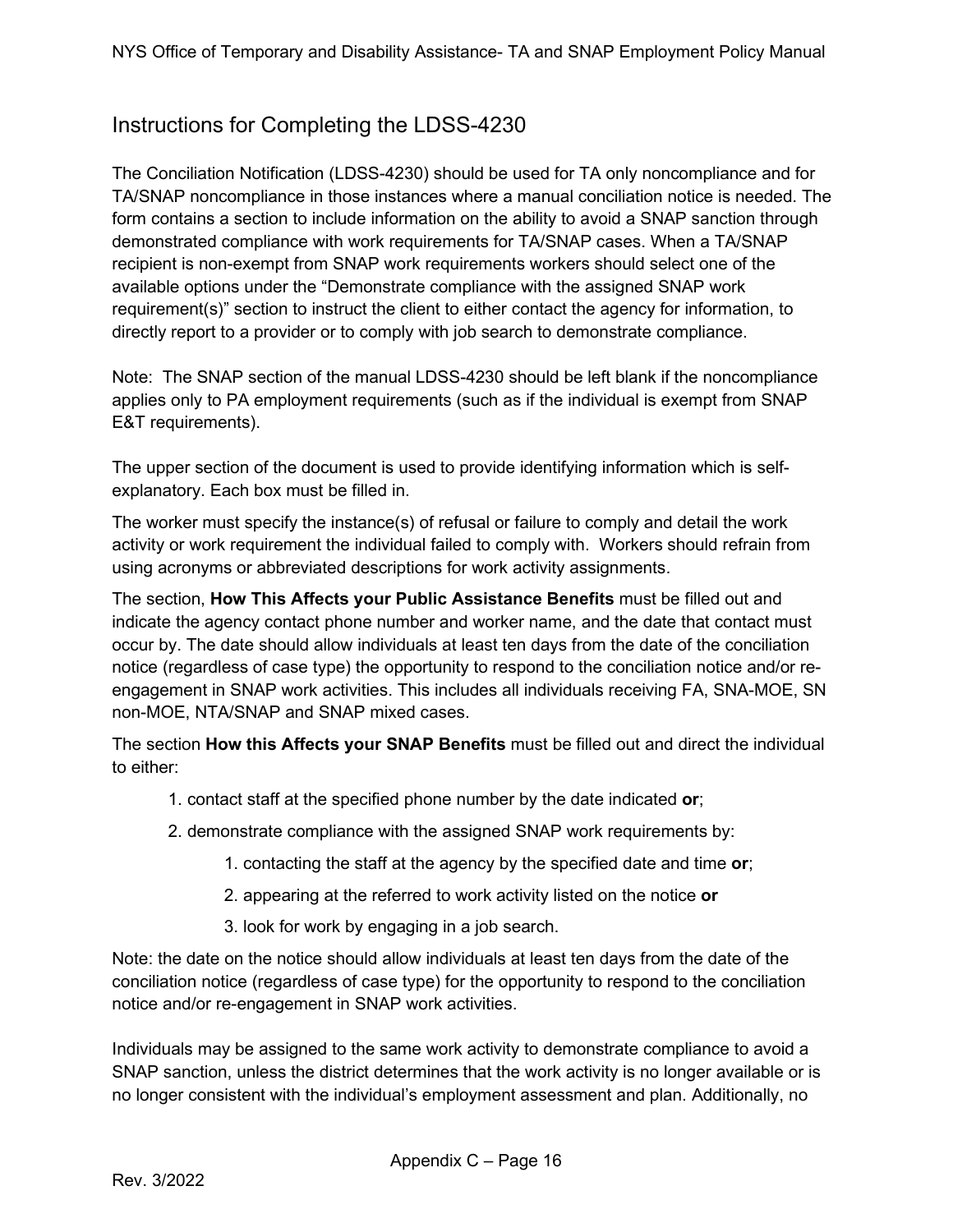adjustment is necessary to the hours of a work experience assignment during the demonstrated compliance period since the individual continues to receive the same amount of benefits during the demonstrated compliance period. The maximum hours that the individual may be assigned to work experience may need to be adjusted prospectively, if there is a change in the amount of TA and/or SNAP benefits payable to the household. Individuals who have been directly assigned to a SNAP work activity to start the demonstrated compliance period before the end of the ten-calendar day period may be afforded the opportunity to reschedule due to a conflict. However, the start date of the demonstrated compliance must begin no later than the end of the ten-calendar day period, unless the individual has a good cause reason.

The time period established for demonstrating compliance to the satisfaction of the district cannot exceed the demonstrated compliance period outlined in section 5.2 of the district's Temporary Assistance and SNAP Employment Plan approved by OTDA, which cannot exceed ten days. Districts may add additional days, if the individual has good cause during the demonstrated compliance period, provided that the total number of days that an individual is required to demonstrate compliance does not exceed ten days. Districts are required to provide child care or transportation services that are necessary to enable the participant to demonstrate compliance with work requirements.

The LDSS-4230 or approved local equivalent must be issued to the client before a ten-day notice of adverse action may be sent.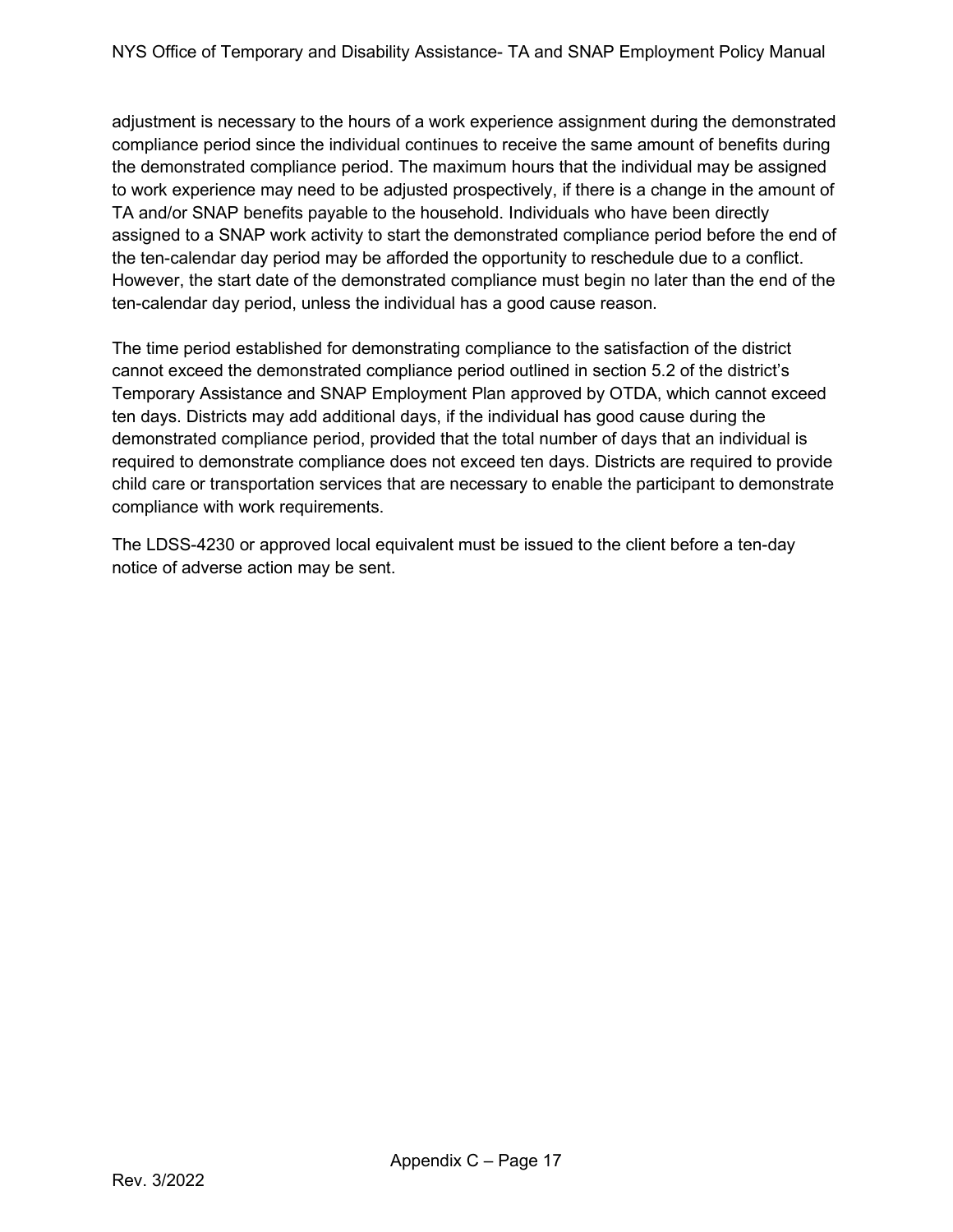# <span id="page-17-0"></span>LDSS-4230A SNAP CONCILIATION NOTIFICATION

For copies of the LDSS-4230 use the following links:

[English version LDSS-4230A SNAP Conciliation Notification](https://otda.state.nyenet/ldss_eforms/eforms/4230A.pdf)

[Spanish version LDSS-4230A\(S\) SNAP Conciliation Notification](https://otda.state.nyenet/ldss_eforms/eforms/4230A-SP.pdf)

# Instructions for Completing the LDSS-4230A

The LDSS-4230A should be used for SNAP-only work registrants who fail to comply with a SNAP E&T requirement in those instances where a manual notice is needed.

The upper section of the document is used to provide identifying information which is selfexplanatory. Each box must be filled in.

The worker must specify the instance(s) of refusal or failure to comply and detail the work activity or work requirement the individual failed to comply with. Workers should refrain from using acronyms or abbreviated descriptions for work activity assignments.

The **contact** section must be filled out and indicate the worker name, agency contact phone number, and the date that contact must occur by. The date should allow individuals at least 10 days from the date of the conciliation notice the opportunity to respond to the conciliation notice and/or re-engagement in SNAP work activities.

Workers should select one of the available options for demonstrating compliance to avoid a SNAP sanction to instruct the client to contact the agency for information, to directly report to a provider or to comply with job search to demonstrate compliance.

Note: the date on the notice should allow individuals at least ten days from the date of the conciliation notice (regardless of case type) for the opportunity to respond to the conciliation notice and/or re-engagement in SNAP work activities

The LDSS-4230A or approved local equivalent must be issued to the client before a ten-day notice of adverse action may be sent.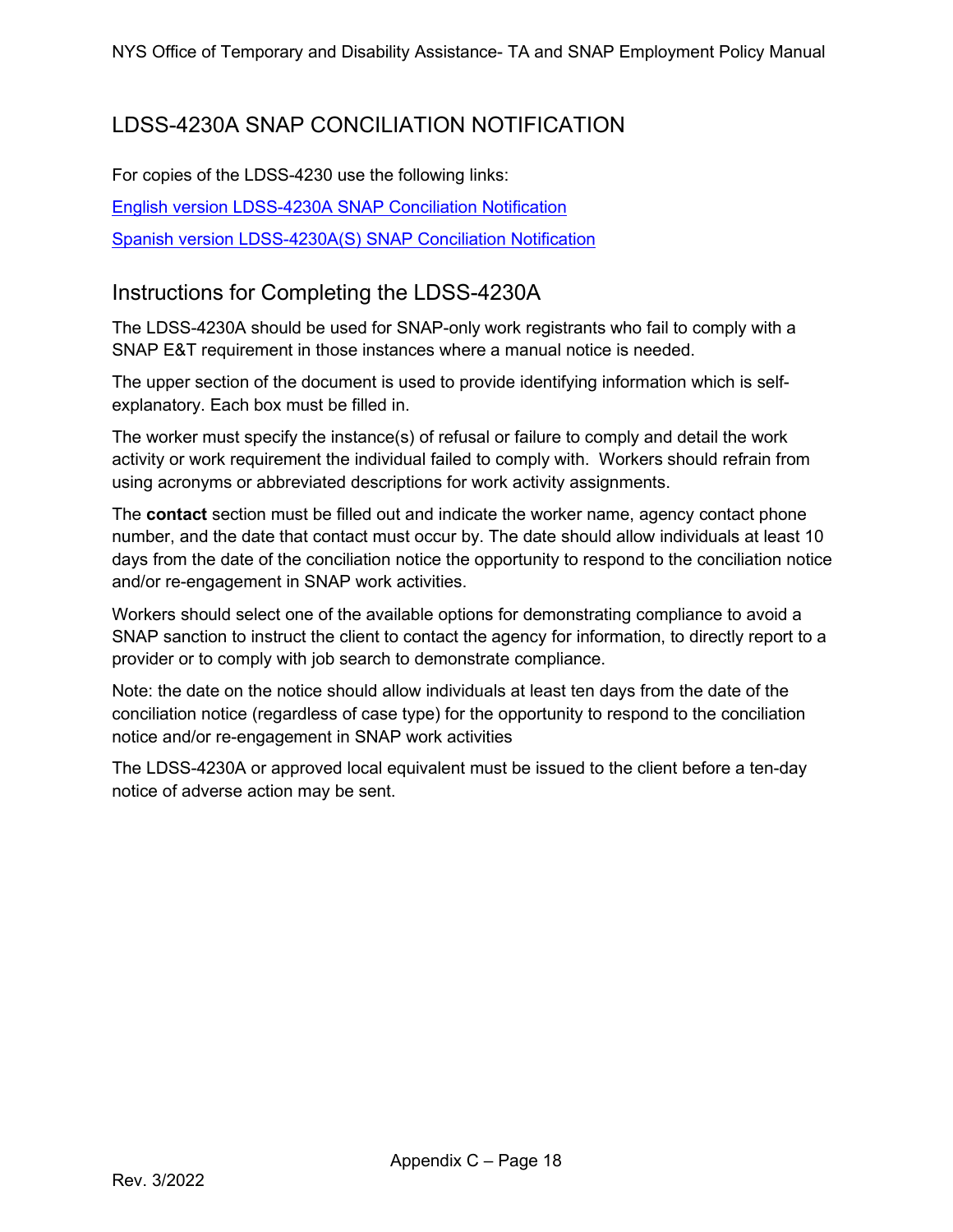# <span id="page-18-0"></span>LDSS-5087 NYC RE-ENGAGEMENT AND CONCILIATION NOTICE

For copies of the LDSS-5087 NYC use the following links:

- English Version LDSS-5087 NYC [https://otda.state.nyenet/ldss\\_eforms/eforms/5087-](https://otda.state.nyenet/ldss_eforms/eforms/5087-NYC.pdf) [NYC.pdf](https://otda.state.nyenet/ldss_eforms/eforms/5087-NYC.pdf)
- Spanish Version LDSS-5087 NYC [https://otda.state.nyenet/ldss\\_eforms/eforms/5087-](https://otda.state.nyenet/ldss_eforms/eforms/5087-NYC-SP.pdf) [NYC-SP.pdf](https://otda.state.nyenet/ldss_eforms/eforms/5087-NYC-SP.pdf)

The LDSS-5087 NYC is for use by staff in New York City for TA and/or SNAP noncompliance in those instances where a manual conciliation notice is needed.

#### Instructions for completing the LDSS-5087 NYC

The re-engagement/conciliation notice must:

- identify the specific act or acts of noncompliance (failure or refusal to comply or participate) that has/have taken place;
- inform the individual of the right to avoid the pro-rata reduction in TA benefits through reengagement (demonstrating compliance with assigned work requirements, by documenting an exemption consistent with 18 NYCRR 385.2 or by otherwise demonstrating that the noncompliance was not willful or with good cause);
- indicate that HRA has reviewed the case record and based on the information available determined that the individual is not exempt from work requirements and that the necessary supportive services and accommodations for a disability were available at the time of the noncompliance;
- explain what would constitute good cause and provide examples of acceptable forms of documentation that may be provided to HRA to warrant an exemption or excused absence, (e.g., medical note, letter from the court, etc.); and,
- indicate that the individual has ten calendar days to appear at the conciliation appointment to explain why he/she did not participate in the assigned work requirement.

For individuals who participate in the conciliation appointment HRA must evaluate good cause and whether the noncompliance was willful. The individual is responsible for notifying HRA of the reasons for refusing or failing to comply with a work requirement and for providing documentation to support any claim of good cause, or exemption from work requirements. Since the determination of good cause may be based upon the credible explanation provided by